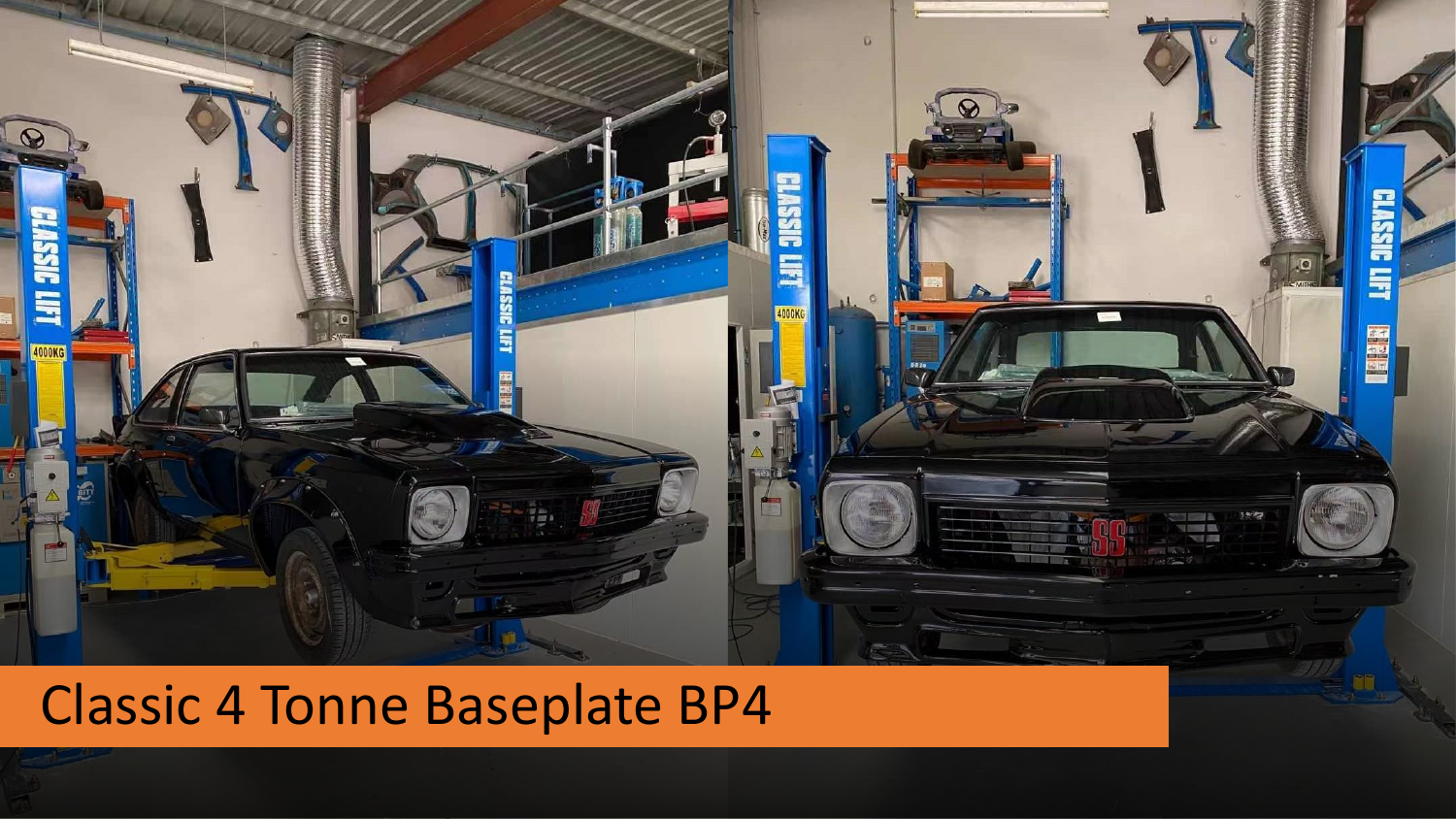

## Classic BP4

This Car Hoist new features a versatile and ergonomic arm design that allows the user of the hoist to either drive on or reverse on without the need to swap the arms around.

The Classic BP4 car hoist comes with four three-stages arms are suitable for more vehicle.

Classic Compact line model BP4 made on Classic high-quality manufacturing standard with some advanced features like three-stages arms, single-point safety release, etc., but with a competitive price!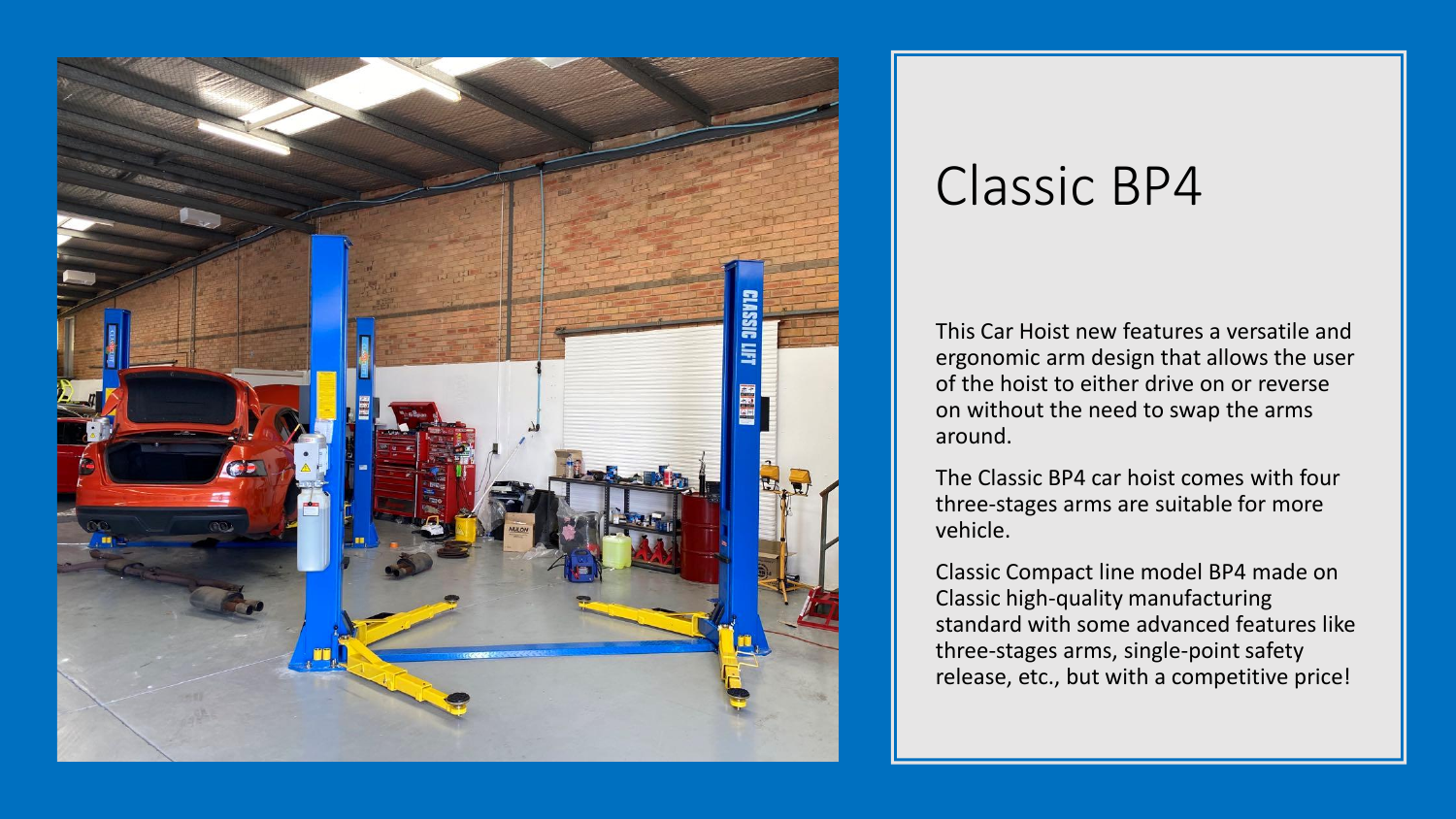

## Classic BP4 Special Features

- 4000 kg (9,000 lbs) Capacity
- Dual hydraulic cylinders, designed and made on a high standard, high-quality seals.
- 4 three-stage arms are suitable for more vehicle.
- Aero cable used for synchronization.
- Self-lubricating UHMW Polyethylene sliders and bronze bush.
- Exclusive feature: single-point safety release by the handle.
- Stackable rubber pad with 1.5″ and 2.5″ extension adaptors
- Automatic arms restraints
- Hydraulic power unit